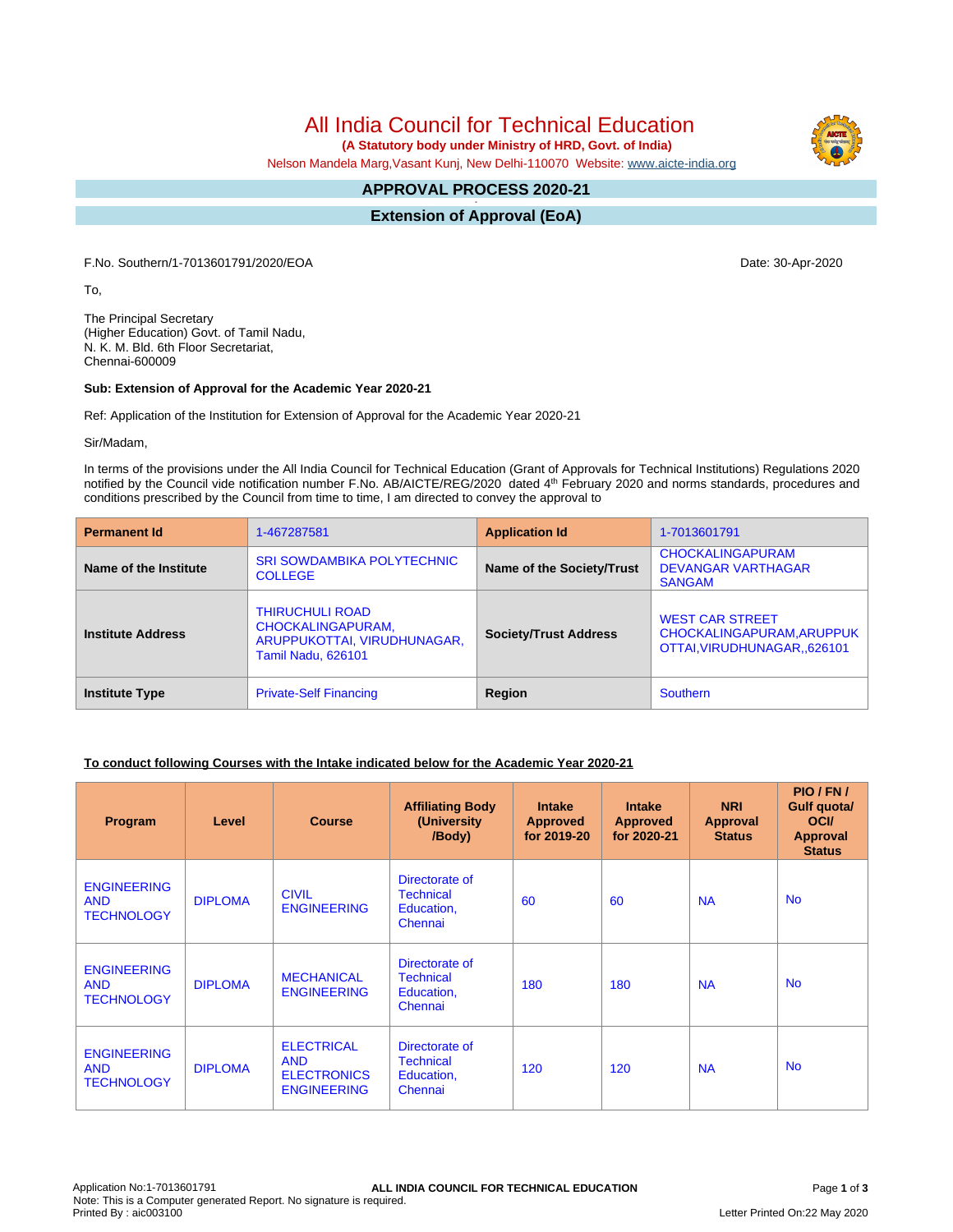| <b>ENGINEERING</b><br><b>AND</b><br><b>TECHNOLOGY</b> | <b>DIPLOMA</b> | <b>ELECTRONICS</b><br>$\mathbf{g}$<br><b>COMMUNICATIO</b><br>N ENGG | Directorate of<br><b>Technical</b><br>Education,<br>Chennai | 60 | 60 | <b>NA</b> | <b>No</b> |
|-------------------------------------------------------|----------------|---------------------------------------------------------------------|-------------------------------------------------------------|----|----|-----------|-----------|
| <b>ENGINEERING</b><br><b>AND</b><br><b>TECHNOLOGY</b> | <b>DIPLOMA</b> | <b>INFORMATION</b><br><b>TECHNOLOGY</b>                             | Directorate of<br><b>Technical</b><br>Education,<br>Chennai | 30 | 30 | <b>NA</b> | <b>No</b> |
| <b>ENGINEERING</b><br><b>AND</b><br><b>TECHNOLOGY</b> | <b>DIPLOMA</b> | <b>TEXTILE</b><br><b>TECHNOLOGY</b>                                 | Directorate of<br><b>Technical</b><br>Education,<br>Chennai | 60 | 60 | <b>NA</b> | <b>No</b> |
| <b>ENGINEERING</b><br><b>AND</b><br><b>TECHNOLOGY</b> | <b>DIPLOMA</b> | <b>REFRIGERATIO</b><br>N & AIR<br><b>CONDITIONING</b>               | Directorate of<br><b>Technical</b><br>Education,<br>Chennai | 30 | 30 | <b>NA</b> | <b>No</b> |

**It is mandatory to comply with all the essential requirements as given in APH 2020-21 (Appendix 6)**

# **Important Instructions**

- 1. The State Government/ UT/ Directorate of Technical Education/ Directorate of Medical Education shall ensure that 10% of reservation for Economically Weaker Section (EWS) as per the reservation policy for admission, operational from the Academic year 2020-21 is implemented without affecting the reservation percentages of SC/ ST/ OBC/ General. However, this would not be applicable in the case of Minority Institutions referred to the Clause (1) of Article 30 of Constitution of India. Such Institution shall be permitted to increase in annual permitted strength over a maximum period of two years beginning with the Academic Year 2020-21
- 2. The Institution offering courses earlier in the Regular Shift, First Shift, Second Shift/Part Time now amalgamated as total intake shall have to fulfil all facilities such as Infrastructure, Faculty and other requirements as per the norms specified in the Approval Process Handbook 2020-21 for the Total Approved Intake. Further, the Institutions Deemed to be Universities/ Institutions having Accreditation/ Autonomy status shall have to maintain the Faculty: Student ratio as specified in the Approval Process Handbook. All such Institutions/ Universities shall have to create the necessary Faculty, Infrastructure and other facilities WITHIN 2 YEARS to fulfil the norms based on the Affidavit submitted to AICTE.
- 3. In case of any differences in content in this Computer generated Extension of Approval Letter, the content/information as approved by the Executive Council / General Council as available on the record of AICTE shall be final and binding.
- 4. Strict compliance of Anti-Ragging Regulation: Approval is subject to strict compliance of provisions made in AICTE Regulation notified vide F. No. 373/Legal/AICTE/2009 dated July 1, 2009 for Prevention and Prohibition of Ragging in Technical Institutions. In case Institution fails to take adequate steps to Prevent Ragging or fails to act in accordance with AICTE Regulation or fails to punish perpetrators or incidents of Ragging, it will be liable to take any action as defined under clause 9(4) of the said Regulation.

**Prof.Rajive Kumar Member Secretary, AICTE**

Copy to:

- **1. The Director Of Technical Education\*\*, Tamil Nadu**
- **2. The Principal / Director,**